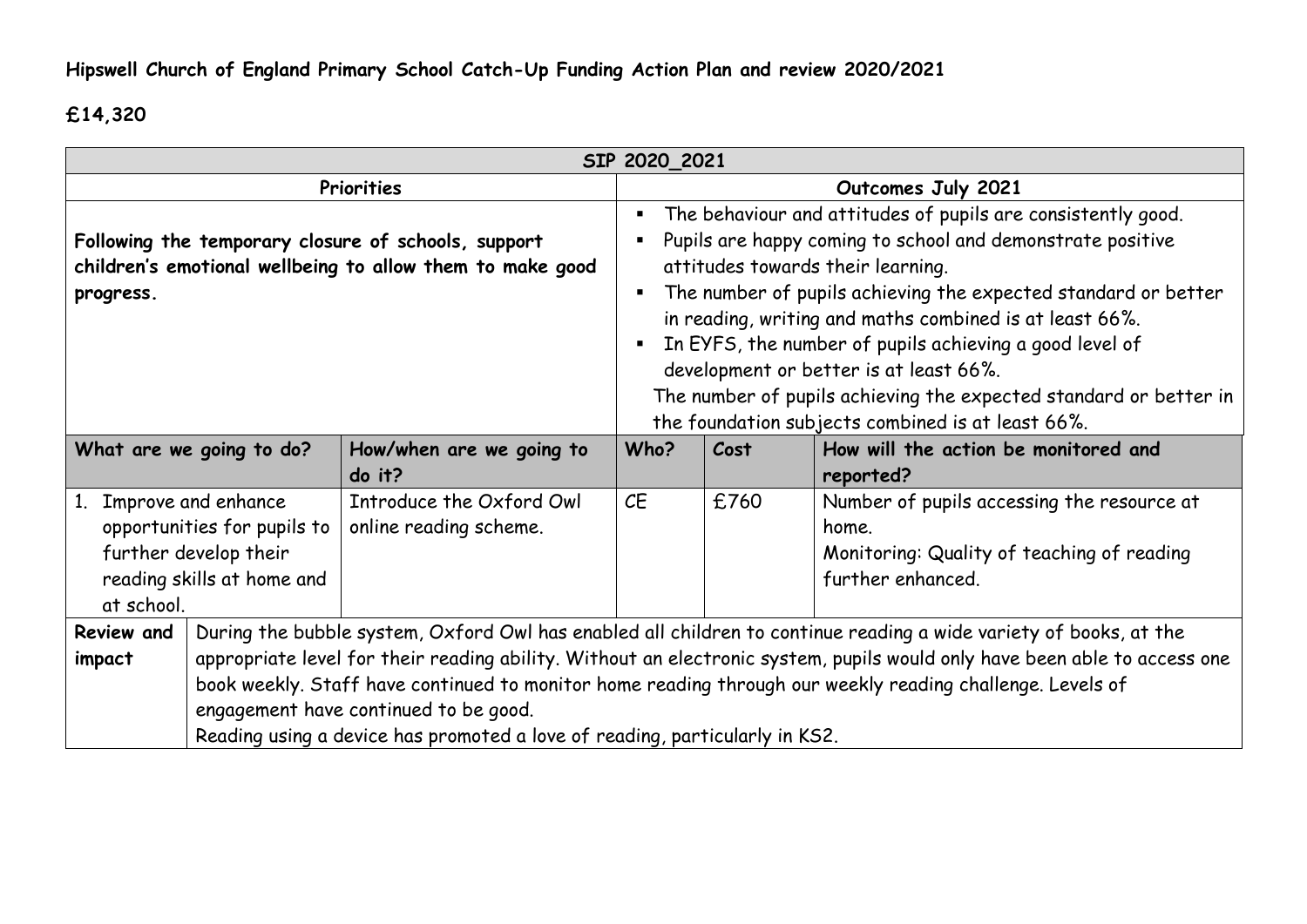|                         |                                                        |                                                                                             |           |          | Parents, children and staff have commented on the positive impact Oxford Owl has had on fluency and comprehension<br>skills. Reception, KS1 and Year 3 pupils have accessed books appropriate for their current phonics phase and sound. |
|-------------------------|--------------------------------------------------------|---------------------------------------------------------------------------------------------|-----------|----------|------------------------------------------------------------------------------------------------------------------------------------------------------------------------------------------------------------------------------------------|
|                         | GL data September 2021                                 |                                                                                             |           |          |                                                                                                                                                                                                                                          |
|                         | Standardised   Reading<br>$score = 100$<br>All<br>96.6 |                                                                                             |           |          |                                                                                                                                                                                                                                          |
|                         | Year <sub>6</sub><br>99.8<br>Year 5                    |                                                                                             |           |          |                                                                                                                                                                                                                                          |
|                         | 96.4<br>Year 4<br>91.4<br>Year <sub>3</sub>            |                                                                                             |           |          |                                                                                                                                                                                                                                          |
|                         |                                                        |                                                                                             |           |          |                                                                                                                                                                                                                                          |
|                         | GL data April 2020                                     |                                                                                             |           |          |                                                                                                                                                                                                                                          |
|                         | Standardised   Reading                                 |                                                                                             |           |          |                                                                                                                                                                                                                                          |
|                         | $score = 100$<br>All                                   |                                                                                             |           |          |                                                                                                                                                                                                                                          |
|                         | 94.2<br>Year <sub>6</sub>                              |                                                                                             |           |          |                                                                                                                                                                                                                                          |
|                         | 99.0<br>Year 5<br>101.0<br>Year 4                      |                                                                                             |           |          |                                                                                                                                                                                                                                          |
|                         | 91.6<br>Year <sub>3</sub><br>Year <sub>2</sub><br>90.4 |                                                                                             |           |          |                                                                                                                                                                                                                                          |
|                         |                                                        |                                                                                             |           |          |                                                                                                                                                                                                                                          |
|                         |                                                        |                                                                                             |           |          | Despite school closures from 1st January to 8 <sup>th</sup> March, pupils' SAS in reading in Years 5 and 6 only dropped slightly. In                                                                                                     |
|                         |                                                        | Years 3 and 4 it increased. Since reopening in March, staff have worked hard to close gaps. |           |          |                                                                                                                                                                                                                                          |
|                         | 2. Support the emotional                               | Each class will have                                                                        | <b>JS</b> | £7,605   | Pupils' emotional well -being well supported.                                                                                                                                                                                            |
| well-being and academic |                                                        | additional support from                                                                     | CE        |          | Pupils make accelerated progress. The average                                                                                                                                                                                            |
| progress of the pupils  |                                                        | designated adults from Sept                                                                 |           |          | Reading and Maths Standardised Age Scores                                                                                                                                                                                                |
|                         | through additional staff.                              | 2020 to July 2021                                                                           |           |          | for each KS2 cohort increases and are closer                                                                                                                                                                                             |
|                         |                                                        | 23 hours per week = $£7,605$                                                                |           |          | to 100.                                                                                                                                                                                                                                  |
|                         |                                                        |                                                                                             |           |          | Phonics scores increase from baseline to end                                                                                                                                                                                             |
|                         |                                                        |                                                                                             |           |          | of term assessments.                                                                                                                                                                                                                     |
| 3.                      |                                                        | Spring and summer term:                                                                     | CE        | £1,137.5 |                                                                                                                                                                                                                                          |
|                         |                                                        | TA increase further 3.5                                                                     |           |          |                                                                                                                                                                                                                                          |
|                         |                                                        | hours                                                                                       |           |          |                                                                                                                                                                                                                                          |
|                         |                                                        | 3.5 hours = $£1,137.5$                                                                      |           |          |                                                                                                                                                                                                                                          |
|                         |                                                        |                                                                                             |           |          |                                                                                                                                                                                                                                          |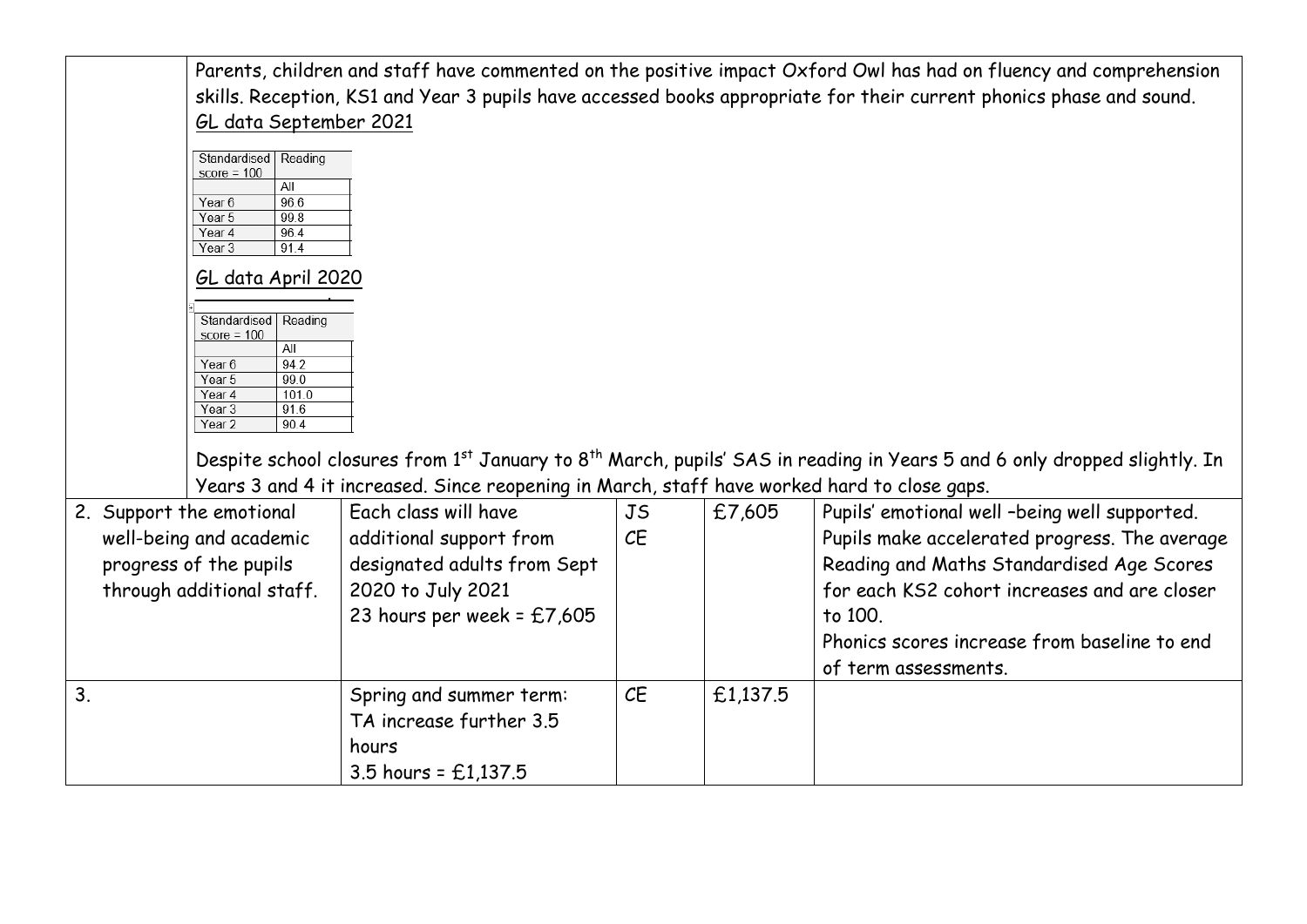|  |                                                                                                                               |                                     |              |               |               |               | Using known adults to support pupils has had a positive impact on progress and wellbeing. It was important for us to |  |  |  |  |
|--|-------------------------------------------------------------------------------------------------------------------------------|-------------------------------------|--------------|---------------|---------------|---------------|----------------------------------------------------------------------------------------------------------------------|--|--|--|--|
|  | reduce and limit change as much as possible given our high rates of mobility and frequent parental deployment.<br>impact      |                                     |              |               |               |               |                                                                                                                      |  |  |  |  |
|  | In each class, additional adults have:                                                                                        |                                     |              |               |               |               |                                                                                                                      |  |  |  |  |
|  |                                                                                                                               |                                     |              |               |               |               |                                                                                                                      |  |  |  |  |
|  | • Supported identified pupils on a one-to-one basis                                                                           |                                     |              |               |               |               |                                                                                                                      |  |  |  |  |
|  | Led group interventions with the lowest 20% in each class                                                                     |                                     |              |               |               |               |                                                                                                                      |  |  |  |  |
|  | Read more frequently with children, particularly those who do not read at home                                                |                                     |              |               |               |               |                                                                                                                      |  |  |  |  |
|  |                                                                                                                               |                                     |              |               |               |               |                                                                                                                      |  |  |  |  |
|  |                                                                                                                               | Provided Emotion Coaching as needed |              |               |               |               |                                                                                                                      |  |  |  |  |
|  | Enabled a calm learning environment and maintained high expectations<br>$\bullet$<br><b>GL Assessment Data September 2020</b> |                                     |              |               |               |               |                                                                                                                      |  |  |  |  |
|  |                                                                                                                               |                                     |              |               |               |               |                                                                                                                      |  |  |  |  |
|  | Standardised   Reading<br>$score = 100$                                                                                       |                                     |              |               | Maths         |               |                                                                                                                      |  |  |  |  |
|  |                                                                                                                               | All                                 | Males        | Females       | All           | Males         | Females                                                                                                              |  |  |  |  |
|  | Year 6                                                                                                                        | 96.6                                | 95.3         | 100           | 79.3          | 79.8          | 78                                                                                                                   |  |  |  |  |
|  | Year 5                                                                                                                        | 99.8                                | 99.7<br>90.7 | 99.9          | 86.3          | 88.5          | 84.8                                                                                                                 |  |  |  |  |
|  |                                                                                                                               |                                     |              | 100.8         | 81            | 78.8          | 82.5                                                                                                                 |  |  |  |  |
|  | Year 4<br>Year 3                                                                                                              | 96.4<br>91.4                        | 90.6         | 93.1          | 86.6          | 86.6          | 85.6                                                                                                                 |  |  |  |  |
|  | <b>GL Assessment Data April 2021</b><br>Standardised   Reading                                                                |                                     |              |               | Maths         |               |                                                                                                                      |  |  |  |  |
|  | $score = 100$                                                                                                                 | All                                 |              |               |               |               |                                                                                                                      |  |  |  |  |
|  | Year 6                                                                                                                        |                                     | Males        | Females       | All           | Males         | Females                                                                                                              |  |  |  |  |
|  | Year 5                                                                                                                        | 94.2<br>99.0                        | 91.9<br>99.8 | 100.5<br>98.2 | 86.7<br>91.8  | 87.4<br>96.6  | 84.7<br>87.9                                                                                                         |  |  |  |  |
|  | Year 4                                                                                                                        | 101.0                               | 98.5         | 103.4         | 96.0          | 97.4          | 94.7                                                                                                                 |  |  |  |  |
|  | Year <sub>3</sub><br>Year <sub>2</sub>                                                                                        | 91.6<br>90.4                        | 91.4<br>88.0 | 92.1<br>93.5  | 86.4<br>100.6 | 87.4<br>102.7 | 84.3<br>97.8                                                                                                         |  |  |  |  |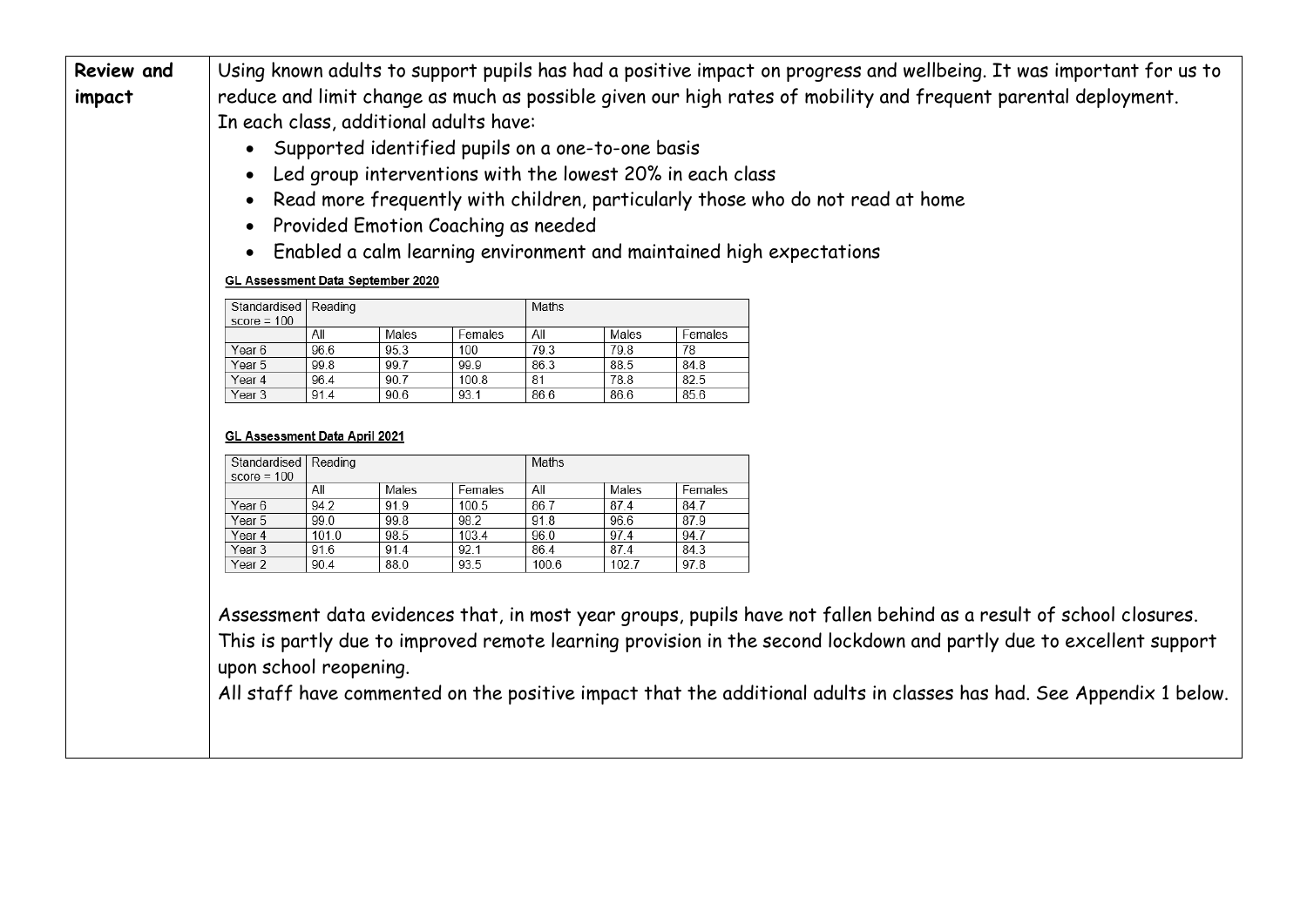| 4.                           |                                                                                                                         | Teacher - additional 0.5 day                                                                                          | CE                                                                                                                   | £4,500 |                                                                                                                      |  |  |  |  |
|------------------------------|-------------------------------------------------------------------------------------------------------------------------|-----------------------------------------------------------------------------------------------------------------------|----------------------------------------------------------------------------------------------------------------------|--------|----------------------------------------------------------------------------------------------------------------------|--|--|--|--|
|                              |                                                                                                                         | during the spring and summer                                                                                          |                                                                                                                      |        |                                                                                                                      |  |  |  |  |
|                              |                                                                                                                         | term.                                                                                                                 |                                                                                                                      |        |                                                                                                                      |  |  |  |  |
| <b>Review and</b>            |                                                                                                                         | This has released SR in her role as SENCO to provide additional support to SEN pupils. She has fully ensured that the |                                                                                                                      |        |                                                                                                                      |  |  |  |  |
| impact                       |                                                                                                                         | additional needs of SEN pupils during and following school closures have been met. She worked with class teachers,    |                                                                                                                      |        |                                                                                                                      |  |  |  |  |
|                              |                                                                                                                         | parents and outside agencies to identify actions and support necessary to ensure that pupils make good progress       |                                                                                                                      |        |                                                                                                                      |  |  |  |  |
|                              |                                                                                                                         |                                                                                                                       |                                                                                                                      |        | As a result, we have an abundance of success stories: children who did not want to come to school, did not engage in |  |  |  |  |
|                              |                                                                                                                         | their learning and who removed themselves from class.                                                                 |                                                                                                                      |        |                                                                                                                      |  |  |  |  |
| 5. Support pupils with their |                                                                                                                         | Plan and deliver workshops                                                                                            | CE                                                                                                                   | £320   | Identified pupils feel confident and well                                                                            |  |  |  |  |
| anxiety                      |                                                                                                                         | for the identified pupils for                                                                                         | <b>SR</b>                                                                                                            |        | supported, having and using successful                                                                               |  |  |  |  |
|                              |                                                                                                                         | the Wellbeing Warriors.                                                                                               | <b>NY</b>                                                                                                            |        | strategies to manage anxiety and their                                                                               |  |  |  |  |
|                              |                                                                                                                         | Organise and invite our                                                                                               |                                                                                                                      |        | emotional well-being.                                                                                                |  |  |  |  |
|                              |                                                                                                                         | Service Pupil Champion to                                                                                             |                                                                                                                      |        |                                                                                                                      |  |  |  |  |
|                              |                                                                                                                         | deliver.                                                                                                              |                                                                                                                      |        |                                                                                                                      |  |  |  |  |
| <b>Review and</b>            |                                                                                                                         | NY has worked with identified pupils on a one-to-one basis and in groups of 6. Children have accessed Wellbeing       |                                                                                                                      |        |                                                                                                                      |  |  |  |  |
| impact                       | Warriors and Five Ways to Wellbeing.                                                                                    |                                                                                                                       |                                                                                                                      |        |                                                                                                                      |  |  |  |  |
|                              | Positive outcomes in the emotional development of:                                                                      |                                                                                                                       |                                                                                                                      |        |                                                                                                                      |  |  |  |  |
|                              | understanding that anxiety and feeling worried at times is normal                                                       |                                                                                                                       |                                                                                                                      |        |                                                                                                                      |  |  |  |  |
|                              | communicating worries to appropriate adults                                                                             |                                                                                                                       |                                                                                                                      |        |                                                                                                                      |  |  |  |  |
|                              | strategies for dealing with anxiety                                                                                     |                                                                                                                       |                                                                                                                      |        |                                                                                                                      |  |  |  |  |
|                              |                                                                                                                         |                                                                                                                       |                                                                                                                      |        |                                                                                                                      |  |  |  |  |
|                              | Quotes from children involved in the sessions: "It was really good fun and you could say things you wouldn't want to in |                                                                                                                       |                                                                                                                      |        |                                                                                                                      |  |  |  |  |
|                              |                                                                                                                         |                                                                                                                       | front of a big group." "It helps to know others feel the same way." "I always remember the strategies when I go back |        |                                                                                                                      |  |  |  |  |
|                              |                                                                                                                         | to class, and I try to use them."                                                                                     |                                                                                                                      |        |                                                                                                                      |  |  |  |  |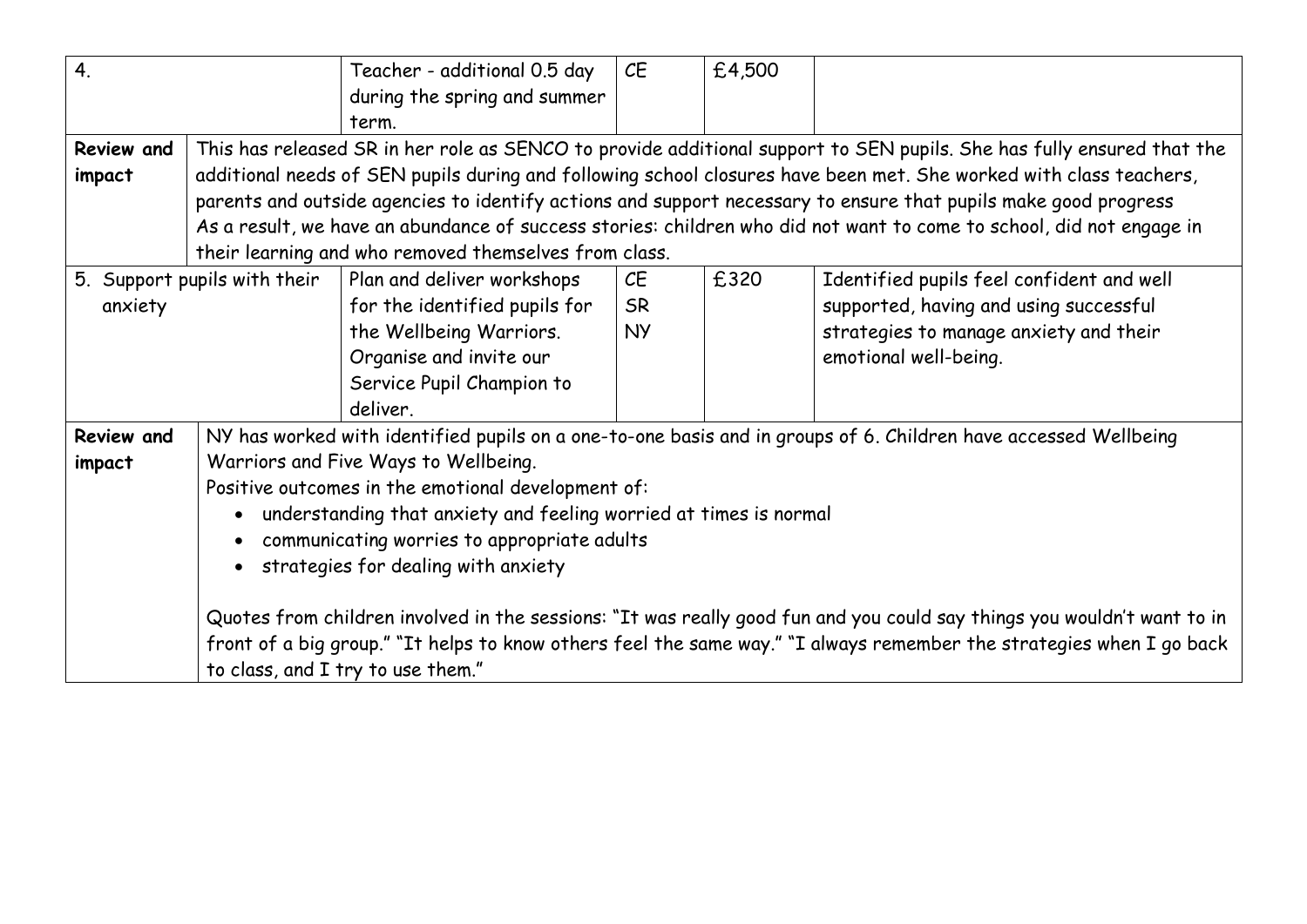## **Appendix 1 staff comments**

Additional support has allowed us to:

- Provide social and emotional development of pupils
- Read with individuals more frequently, particularly those who experience difficulties and perhaps do not read at home
- Continue to maintain high standards of behaviour of all pupils
- Provide extended opportunities for physical development through weekly visits to the park
- Provide targeted interventions for individuals and small groups in order to support specific needs

Government funding has allowed additional support staff to be deployed within the school provision. The additional staff have been broadly utilised across targeted classes. They have supported the emotional, behavioural and learning needs of children on their return to school. Their role has included engaging in provision entry support, emotional first aid practices and working with individual children on curriculum focused learning task. They have also played a crucial role in the wider school; supporting already established working teams to ensure the provision is effectively and efficiently delivered in line with ever changing governing guidelines.

The increased TA time has enabled vulnerable children to be fully supported during a difficult and rather unstable six months.

The support that they have given the children has been invaluable and this can be evidenced through the improved quality and quantity of their work.

If you know the children, it is also clear that this additional time has been invaluable in supporting the emotional wellbeing of some sensitive and vulnerable children.

Children have received the emotional support they have needed to settle.